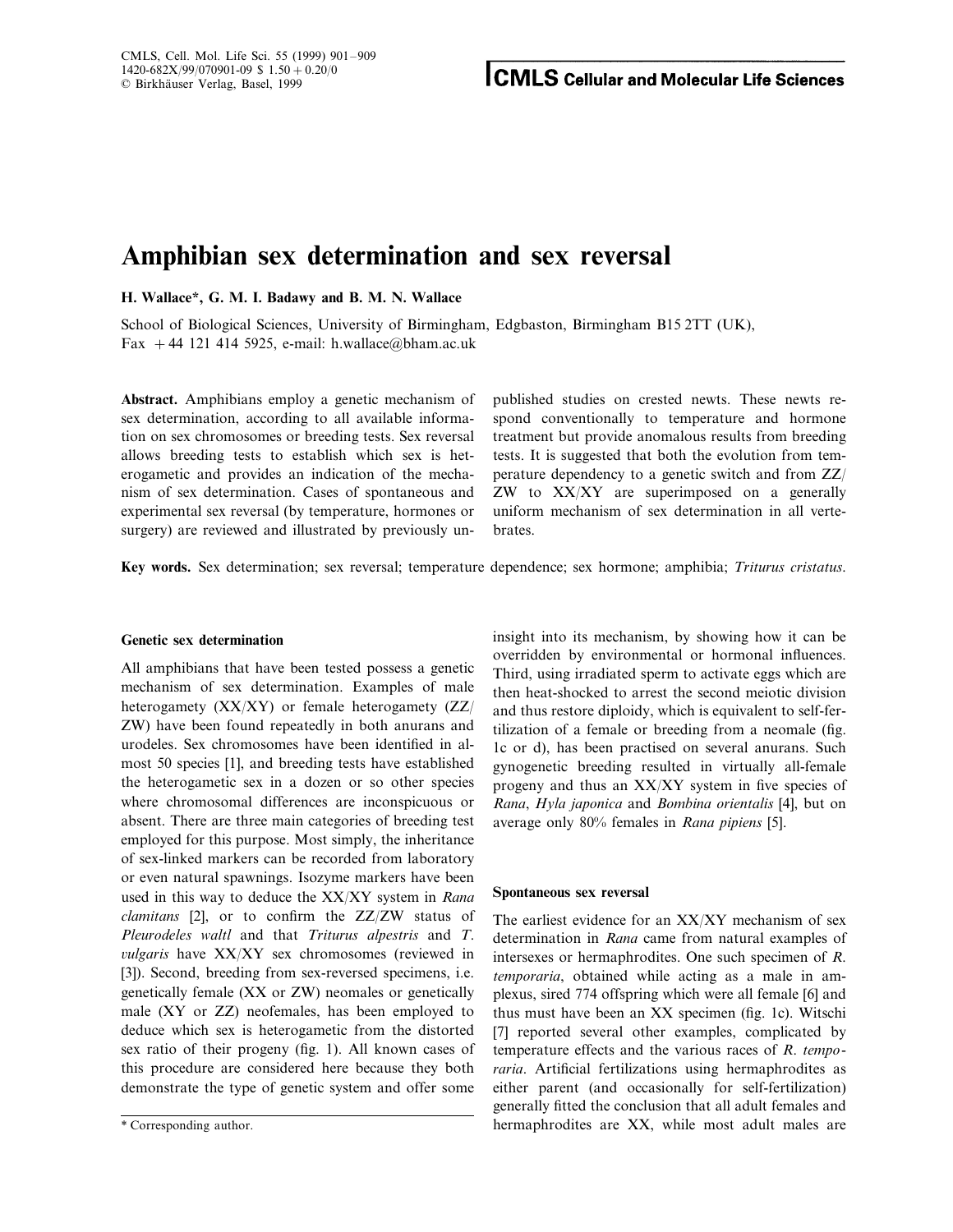XY. That explanation probably also applies to the hybrid races known as *R*. *esculenta*, where most males are sterile but some can sire either all-female or all-male offspring [8], and hence to the parent species *R*. *ridibunda* and *R*. *lessonae*. Spontaneous XY neofemales have been reported in *Hyla japonica* [4].

## **Temperature sex reversal**

Few enviromental influences on amphibian sex determination have been demonstrated, or indeed searched for in a systematic way. Most notably, Dournon and Houillon [9, 10] produced ZW neomales of *Pleurodeles waltl* by rearing larvae at high temperature, 30–31 °C. Breeding these specimens with normal ZW females produced offspring at the expected 3:1 ratio of females to males, including the novel WW genotype females (fig. 1d). The closely related species *P*. *poireti* is feminized by this treatment, albeit less efficiently [11]. The sex chromosomes of both species have only been distinguished by a group of lampbrush loops which are heteromorphic in normal ZW oocytes but not in the oocytes of ZZ neofemales [11, 12].

Several other amphibians are reported to be masculinized by high temperatures or feminized by low temperatures during larval life, but only according to the distorted sex ratios obtained at or soon after metamorphosis [4, 13]. Diagnosis of sex then is based either on sections of the gonad or on its gross anatomy under a dissecting microscope. The testis has expanded posteriorly into a pear-shaped opaque organ, whereas the ovary has formed a translucent tube in which oocytes are usually visible. The absence of breeding tests leaves room for doubt about such cases, particularly those of 'undifferentiated races' where all individuals possess ovaries at metamorphosis, but half of them normally convert the ovary into a testis later. Conversion to the definitive sex is apparently irreversible, so that young hermaphrodites can be considered as immature males, and conversion seems to be delayed even more than metamorphosis at low temperatures. On that assumption, high temperatures masculinize *Rana sylvatica* [14], *R. temporaria* and *Bufo vulgaris* [15], and the urodele *Hynobius retardus* [16]. Very low temperatures probably feminize *B*. *vulgaris* and some races of *R. temporaria*. Since temperature-dependent sex determination seems to be a widespread phenomenon in cold-blooded vertebrates [13], it is probably the method of choice to obtain fertile sex-reversed specimens.

We have subjected *Triturus cristatus* to a range of temperatures during larval life, mainly to see if this urodele with recognizable X and Y chromosomes [17] responds in the same manner as *Pleurodeles*. Larvae of *T*. *c*. *carnifex* reared in the range 16–26 °C routinely show a high survival rate and a 1:1 sex ratio at metamorphosis, when sex can be distinguished by the appearance of the gonads. An increased mortality outside this temperature range, associated with fungal infection at low temperature or decomposition of food at high temperature, often makes the sex ratio less reliable. Table 1 shows data derived from the highest survival trials, ignoring the characteristic 50% embryonic mortality which results from an autosomal balanced lethal system and which is not influenced by temperature [18]. Uncleaved eggs of *T*. *c*. *carnifex* kept at 20 °C from collection developed into feeding larvae in 3–4 weeks and mostly reached metamorphosis 3 months later. The duration of larval life was clearly dependent on temperature in the range 12–26 °C, which did not affect the sex ratio. The highest temperatures, however, reduced larval growth and delayed metamorphosis.

| <b>MATING</b> | <b>PARENTS</b>     | <b>SEX RATIO</b> | <b>PARENTS</b>     | <b>SEX RATIO</b> |
|---------------|--------------------|------------------|--------------------|------------------|
| Normal        | (a) $XX$ $X$ $XY$  | 1:1              | (b) $ZW \times ZZ$ | 1:1              |
| Neomale       | (c) $XX \times XX$ | all female       | (d) $ZW \times ZW$ | 3:1              |
| Neofemale     | (e) $XY$ x XY      | 1:3              | (f) $ZZ \times ZZ$ | all male         |
|               |                    |                  |                    |                  |

Figure 1. The Mendelian expectation for the sex ratio (female:male) of progeny from mating normal specimens or sex-reversed ones (underlined) depends on which sex is heterogametic. Mating (d) generates WW females and mating (e) generates YY males, so the ratios could be sensitive to the viability of these novel genotypes.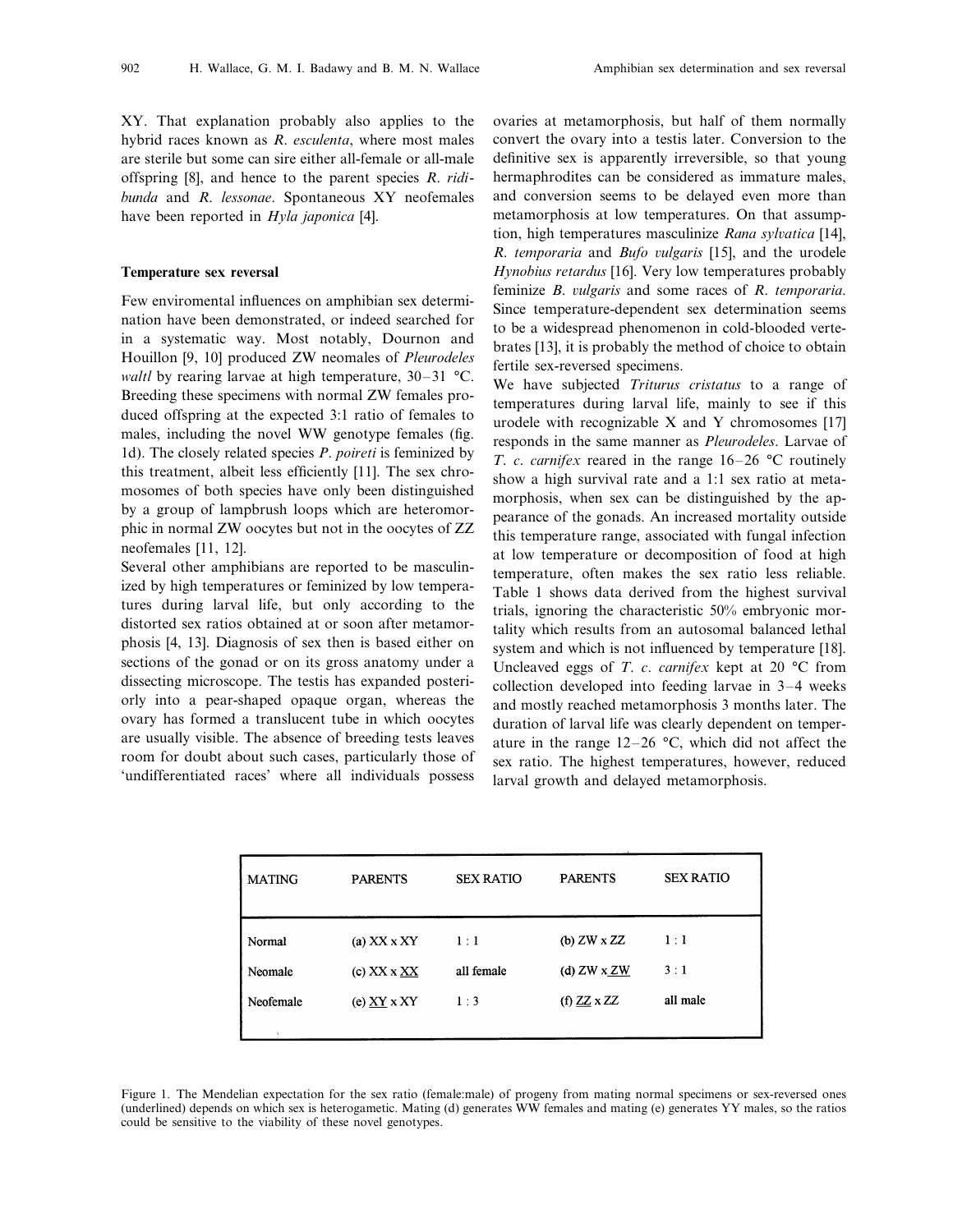Table 1. Sex ratio of *T*. *c*. *carnifex* after temperature treatments from feeding larvae with three fingers or from uncleaved eggs to early metamorphosis.

| Conditions                                                                                                                                                                                                                                                                            | Female                                              | Male                                                      | known                                            | Un- $\%$ female                                             |  |
|---------------------------------------------------------------------------------------------------------------------------------------------------------------------------------------------------------------------------------------------------------------------------------------|-----------------------------------------------------|-----------------------------------------------------------|--------------------------------------------------|-------------------------------------------------------------|--|
| From feeding larva                                                                                                                                                                                                                                                                    |                                                     |                                                           |                                                  |                                                             |  |
| $31^{\circ}$ C for 3–4 months<br>30 $\degree$ C for 3–4 months<br>28 °C for 3 months<br>26 $^{\circ}$ C for 2–3 months<br>24 $^{\circ}$ C for 2–3 months<br>20 $\degree$ C for 3 months<br>16 $\degree$ C for 6 months<br>14 $^{\circ}$ C for 7 months<br>12 $\degree$ C for 8 months | 15<br>10<br>14<br>44<br>80<br>110<br>86<br>32<br>11 | 31<br>$\frac{29}{29}$<br>36<br>72<br>106<br>88<br>38<br>9 | 65<br>7<br>5<br>33<br>10<br>26<br>15<br>18<br>32 | $33*$<br>$26*$<br>$33*$<br>55<br>53<br>51<br>49<br>46<br>55 |  |
| From uncleaved egg                                                                                                                                                                                                                                                                    |                                                     |                                                           |                                                  |                                                             |  |
| 14 °C for 6 weeks<br>14 $^{\circ}$ C for 6 months<br>13 $^{\circ}$ C for 3–6 months<br>13 $\degree$ C for 9–10 months                                                                                                                                                                 | 22<br>17<br>39<br><u>32</u>                         | 20<br>17<br>52<br>9                                       | 4<br>14<br>26<br>30                              | 52<br>50<br>43<br>78*                                       |  |

Numbers of specimens of each sex and of unknown sex (casualties with undifferentiated gonads) are shown, underlined when they include specimens diagnosed as neomales or neofemales. This diagnosis depends on identification of the sex chromosomes in tailtip biopsies from a sample of larvae, so the frequency of sex reversal is uncertain. The sex ratio (% female) ignores specimens of unknown sex, and significant departures from 50% are marked \*.

#### **Heat treatment**

The sex ratio showed an excess of males in the hightemperature trials where enough specimens survived long enough for sex to be diagnosed (table 1). A sample of XX larvae from the 30 °C trial shown in table 1 was identified by larval tailtip biopsies and reared to maturity, when two of them showed typically male secondary sexual characteristics (a crest, tail-flash and swollen cloaca) for two breeding seasons. Each of these neomales courted a series of five females sufficiently for them to lay eggs which did not develop. Since all these females proved to be highly fertile when mated subsequently with standard males, this breeding failure suggested the neomales were sterile. Autopsy during the second breeding season confirmed that suspicion. Both neomales had Müllerian ducts stretching the full length of the body cavity, but no residual ovary. They had miniature testes consisting of 1–4 lobes completely embedded in a fat-body, and no obvious Wolffian duct. Sections of the testes revealed the presence of premeiotic spermatogonia, in contrast to the mature sperm which fill normal testes at that season, and spaces presumably left by degenerated spermatocytes. Females obtained after the same temperature regime were fully fertile. The simplest interpretation of these results is that a fertility factor on the Y chromosome of this species is required for entry into the meiotic stages of spermatogenesis.

# **Cold treatment**

Larvae of *T*. *c*. *carnifex* did not survive well at 12– 14 °C, and the sex ratios at metamorphosis were too erratic to allow a firm conclusion; but sex determination is probably not affected by cold treatment limited to feeding stages. More prolonged cold treatment from uncleaved eggs to early metamorphosis, however, resulted in a significant excess of females (table 1). XY neofemales isolated from the 13 °C trial shown in table 1 have not yet reached maturity, but show no sign of reverting to their genetic sex.

Several trials of *T*. *c*. *cristatus* larvae have produced similar results. One trial at 28 °C yielded an excess of males including XX neomales. Cold treatments from 13–16 °C have consistently caused feminization and yielded XY neofemales, even when the trial began on feeding larvae rather than the unfertilized eggs. This temperature effect probably explains the distorted sex ratios for *T*. *c*. *cristatus* recorded previously [19] but has not been pursued, because *T*. *c*. *cristatus* is reportedly difficult to breed in captivity [20].

## **Hormonal sex reversal**

Tests of hormonal influences on sex determination have usually involved testosterone and estradiol, either injected in a vegetable oil or dissolved in the water in which larvae are reared. Gallien [21] has reviewed the perplexing array of results obtained from such treatment, which include orthodox responses, paradoxical responses (contrary to expectation) and a few completely refractory species. In general, Ranid and Hylid tadpoles are masculinized by testosterone and by high doses of estradiol, which at low doses sometimes causes a slight or temporary feminization. Most other anurans and all urodeles that have been tested are feminized to some extent by estradiol but are not masculinized by testosterone. Testosterone usually represses the development of gonads in this group, sometimes to such an extent that paradoxical feminization occurs by the recovery of an ovary after the end of the treatment. Relatively few of the apparent sex reversals caused by hormones are known to be permanent, as sex was often diagnosed by autopsy at around the time of metamorphosis. Chang [22] recorded a good example of temporary sex reversal in *Bufo americanus*, where estradiol-treated larvae all appeared to be female at metamorphosis but many of them subsequently reverted to males or intersexes. One common side effect of these steroid hormones is a suppression of oviduct growth, resulting in sterility of feminized specimens. Consequently, there are only a handful of cases where breeding tests have demonstrated the success of the procedure and which sex is heterogametic.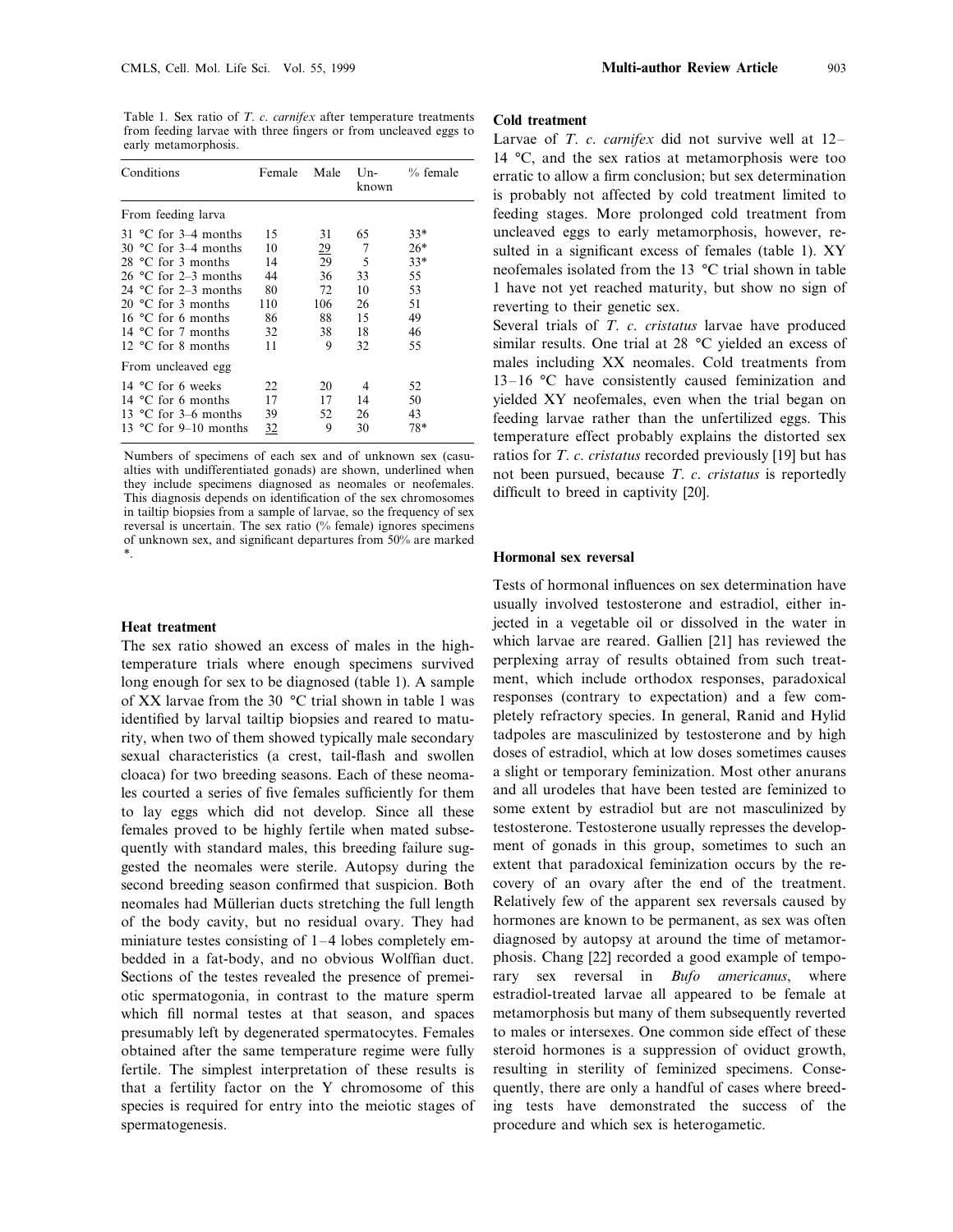*Xenopus laevis* tadpoles kept in 50 µg/l of estradiol from feeding to metamorphosis all become female, although some have incomplete oviducts. Breeding such females to normal males resulted in two types of spawnings: those from four genetic females showed both sexes in the progeny, and those from three sex-reversed neofemales had 100% male progeny [23], demonstrating that the male is the homogametic sex in a ZZ/ZW system (fig. 1f). Further tests using the unisexual ZZ progeny from these matings showed the period of sensitivity to estradiol is restricted to about 1 week in the middle of larval life, about 3 weeks after the tadpoles begin to feed, and that subsequent treatment with testosterone prevented the feminization [24]. However, testosterone does not masculinize ZW tadpoles. Gallien [25] provided an independent confirmation of the feminizing influence of estradiol and of the ZZ/ZW system in *Xenopus*.

*Pleurodeles waltl* larvae kept in 50–100 µg/l of estradiol for at least 4 weeks from the stage with four fingers to metamorphosis almost all become females or intersexes, although only a minority have at least one complete oviduct. Breeding 22 such females to normal males, Gallien [26] obtained six cases where all the offspring were male, demonstrating that *Pleurodeles waltl* has a ZZ/ZW genetic system (fig. 1f). Testosterone has no masculinizing effect on this species, but treatments exceeding  $5 \mu g/l$  cause paradoxical feminization or intersexes without oviducts. *P*. *poireti* responds in the same way to estradiol and also has a ZZ/ZW genetic system, according to both lampbrush chromosome markers and breeding tests [11, 27].

Several species of *Ambystoma* have been subjected to androgens or estrogens throughout larval life. *A*. *opacum*, *tigrinum and mexicanum* all respond in much the same way as *Pleurodeles*, being feminized by estradiol and by testosterone as well as usually lacking complete oviducts [28–30]. Fertile females have only been reported for *A*. *mexicanum* after larval growth in 100 mg/l of estradiol. Some of these were sex-reversed specimens which produced all-male offspring when mated with normal males, confirming the known ZZ/ ZW genetic system of axolotls [31].

The consensus reached from these and similar cases of hormone treatment was expressed most clearly by Witschi et al. [32]. Species with heterogametic males (XY), i.e. Ranid and Hylid frogs, are masculinized by testosterone or by high doses of estrogens, but some species may be feminized by low doses of estrogens. All other tested amphibians were believed to have heterogametic females (ZW), e.g. *Bufo*, *Xenopus* and all urodeles, and these are feminized by estrogens but not masculinized by testosterone, which causes paradoxical feminization in some species but not others. Gallien [21] generally supported this view, but noted that *Bombina variegata* seemed impervious to either hormone.

Later results have destroyed the validity of this consensus, particularly the belief that only the homogametic sex could be sex-reversed by hormone treatment. Consider the results from five anuran species, each of which has been shown to possess an XX/XY genetic system by gynogenetic tests [4]. *Bombina orientalis* is refractory to both estradiol and testosterone, supporting Gallien's conclusions for *B. variegata. Rana nigromaculata* and *R. japonica* conform to what we might call 'Witchi's rule': they can be masculinized by testosterone but are unaffected by estradiol. Neomales of both species sire almost entirely female progeny when mated with normal females, confirming the XX/XY system found by gynogenesis (fig. 1c). In contrast, *Hyla japonica* tadpoles do not respond to testosterone but can be feminized by estradiol. Furthermore, feminized XY specimens and albino YY males which have all-male offspring occur naturally [4]. *Rana pipiens* tadpoles can be masculinized by testosterone and feminized by estradiol, but the progeny of neomales or from gynogenetic breeding which should all be XX females usually included a considerable proportion of males, averaging 22% [5]. These were XX males, however, apparently arising by spontaneous sex reversal. At least two other species of *Rana* show the same orthodox response to both hormones as *R*. *pipiens*. Both *R*. *catesbiana* [33, 34] and *R*. *esculenta* [35, 36] can be masculinized or feminized according to the sex ratio found at metamorphosis after hormone treatment, although no breeding tests were performed with sex-reversed specimens. *R*. *clamitans* larvae are also masculinized by testosterone injections but do not respond to estradiol [37].

The most bizarre case concerns a racophorid frog, *Buergeria buergeri*, which is known to possess a ZZ/ZW system marked by a nucleolar organizer on the Z chromosome. ZW tadpoles selected by nucleolar number are masculinized at a low frequency by immersion in estradiol or by an injection of testosterone [38]. ZZ tadpoles are not affected appreciably by either hormone. Artificial fertilization using the testes of ZW neomales shows that W sperm are fertile, but the WW genotype results in a lethal embryo without nucleoli [39].

The other major fault in Witschi's rule stems from the assumption that all urodeles had heterogametic females (ZZ/ZW), whereas later investigations have shown that the majority of species in three families possess distinguishable X and Y chromosomes [1]. This applies to several members of the genus *Triturus* [17, 40] where sex reversal has been achieved to some extent. Collenot [41] feminized *T. helveticus* and, less completely, *T. alpestris* by rearing larvae in  $50-600 \mu g/l$  of estradiol, although breeding tests proved impossible or unsuccessful. Pisano [42] suggested that  $5-10 \mu g/l$  of testosterone partially masculinized *T*. *cristatus* larvae but found higher doses were toxic. Chieffi [43] could not confirm that result,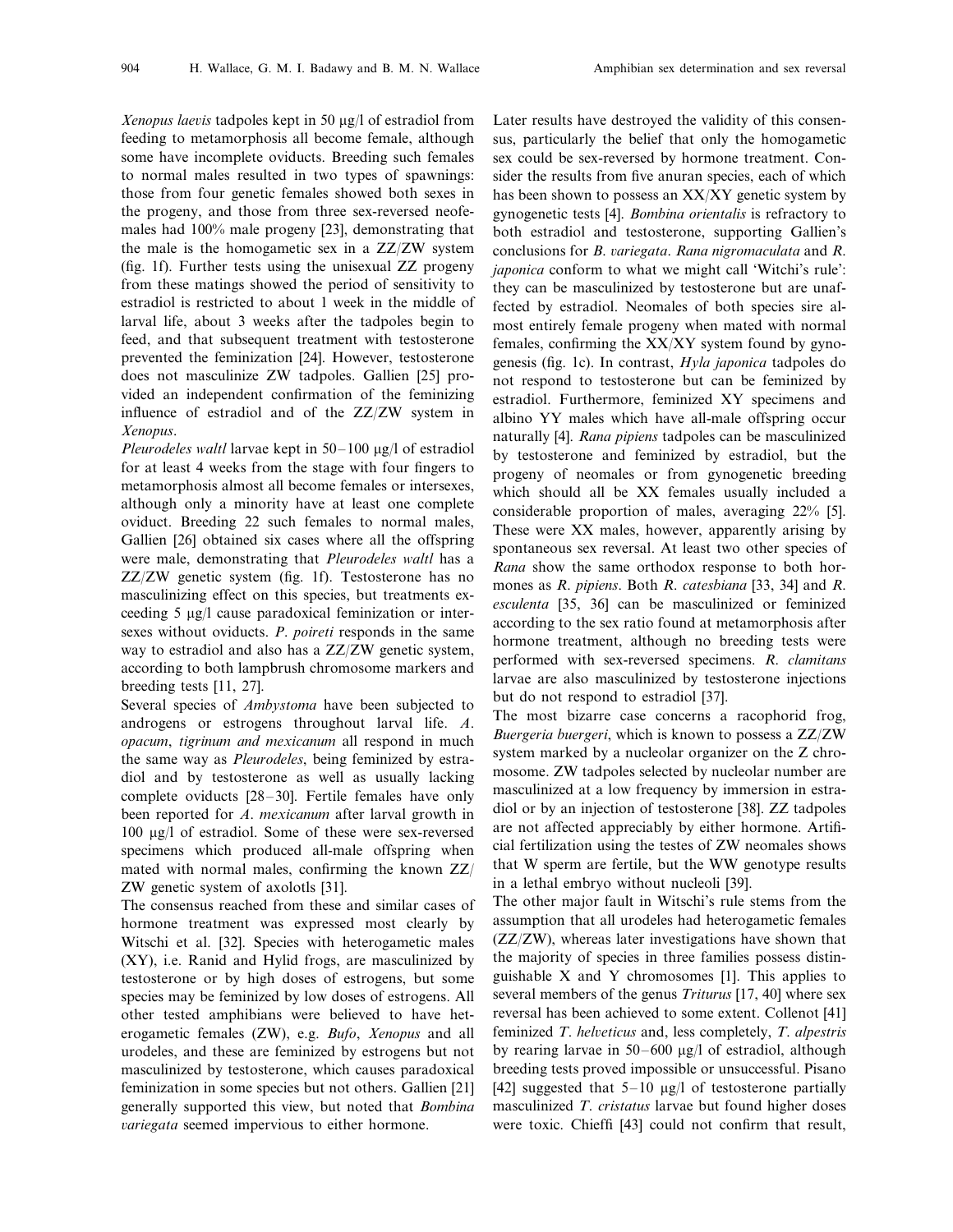finding no sign of masculinization at  $20-500 \mu g/l$  of testosterone, but recorded 100% females after growing larvae in  $100-200 \mu g/l$  of estradiol. Thus XY specimens of all three species respond to these hormones in much the same way as ZZ specimens of *Pleurodeles* and *Ambystoma*.

We have confirmed the feminizing effect of estradiol on *T*. *c*. *carnifex* larvae and taken advantage of the identifiable Y chromosome to isolate XY females, in order to characterize their lampbrush chromosomes [44]. The mildest effective treatment found was exposure to 25  $\mu$ g/l of estradiol for 8–9 weeks, from early feeding larvae with three fingers to beyond the stage when all five toes were present. Nine neofemales from this experiment were reared to maturity and used for attempted matings over two seasons. Most failed to spawn or spawned with difficulty, producing clusters of predominantly damaged or unfertilized eggs. Only one spawning provided enough larvae to test the expected sex ratio, after rearing under standard conditions at 18–20 °C. The expectations with both parents of XY genotype are either a 1:3 ratio including novel YY males (fig. 1e) or a 1:2 ratio if YY is lethal. Neither expectation could be verified, as 24 females and 15 males were scored at metamorphosis and no YY specimen was found among 26 tailtip biopsies, leading to the conclusion that some form of meiotic drive prevents transmission of the Y chromosome into mature eggs. That implies nonrandom segregation of the Y chromosome into a polar body, since the oocytes from this neofemale carried a normal complement of lampbrush chromosomes [44]. Equally unexpectedly, all of the larvae examined cytologically carried a maternally derived copy of chromosome 1A described in [18]. Chromosome 1 is a heteromorphic autosome with a variable C-banding pattern, maintained by a balanced lethal system so that only 1A/1B heterozygotes survive beyond the tailbud stage of development. Previous studies on the inheritance of chromosome 1, including the parentage of this neofemale, have shown a perfectly normal segregation. Consequently, only half of the progeny from the mating were expected to carry this variant of 1A. The results suggest that XY oocytes undergo directed maturation divisions to eliminate both Y and 1B, which were both paternally derived in this neofemale.

The perplexing variety of hormonal effects described here and summarized in table 2 might be interpreted by assuming that amphibians are capable of converting excessive amounts of an administered hormone into another one more suitable for their needs. The conversion of testosterone to estradiol by aromatase has been reported in a wide variety of vertebrates, and in principle it should be a reversible reaction. Aromatase activity has been related to sex determination and masculinization at high temperature in *Pleurodeles waltl* [45]. Steroid hormones are not the basic mechanism of sex determination but are necessary components of the differentiation pathways, as they can reinforce or reverse the initial determination, in addition to coordinating secondary sexual characteristics to the primary sex of the gonad. Additionally, it is almost certain that some unidentified hormonal influence is operating early in the process of sex determination, as deduced from the following cases of surgery and embryonic grafts.

# **Surgical sex reversal**

Bufonid toads resemble undifferentiated races of *Rana* in that all tadpoles develop ovaries which become compressed into Bidder's organ in front of the definitive gonad (ovary or testis) at metamorphosis. Ponse [46] found that castrated adult *Bufo vulgaris* of either sex can convert Bidder's organ into a functional ovary and thus become a fertile female. In the case of castrated males, which presumably change sex in the absence of the normal androgen, repeated matings of the neofemales with normal males over many years allowed Ponse to accumulate 1080 offspring which were all male. In the case of castrated females with regenerated ovaries, four matings to normal males produced 102 female and 106 male offspring—a nearly perfect 1:1 sex ratio. The homogametic sex of these toads must therefore be male, a ZZ/ZW genetic system (fig. 1f).

Grafting a gonad or its embryonic primordium into a host of the opposite genotypic sex has been accomplished in *Ambystoma*, *Pleurodeles* and *Xenopus*. Humphrey pioneered embryonic grafts of the gonad territory, using *A*. *tigrinum*, *A*. *punctatum* and colour

Table 2. Summary hormonal sex reversal from references in the text or [41].

| Genus                                                                                    | System                                              | Estrogen                                                    | Androgen                                         |  |
|------------------------------------------------------------------------------------------|-----------------------------------------------------|-------------------------------------------------------------|--------------------------------------------------|--|
| Urodeles                                                                                 |                                                     |                                                             |                                                  |  |
| Ambystoma<br>Hynobius<br>Pleurodeles<br><i>Triturus</i>                                  | ZZ/ZW<br>?<br>ZZ/ZW<br>XX/XY                        | $^+$<br>$^{+}$<br>$^{+}$<br>$+$                             | fem.<br>- or fem.<br>fem.                        |  |
| Anurans                                                                                  |                                                     |                                                             |                                                  |  |
| <i>Buergeria</i><br><b>Bombina</b><br>Hyla<br>Pelobates<br>Pseudacris<br>Rana<br>Xenopus | ZZ/ZW<br>XX/XY<br>XX/XY<br>?<br>?<br>XX/XY<br>ZZ/ZW | masc.<br>$^{+}$<br>$^{+}$<br>$+$<br><sub>or</sub><br>$^{+}$ | $^+$<br>$\hspace{0.1mm} +$<br>$\hspace{0.1mm} +$ |  |

The responses are classed as effective orthodox  $(+)$ , minor or none (−) or paradoxical (masc. or fem.).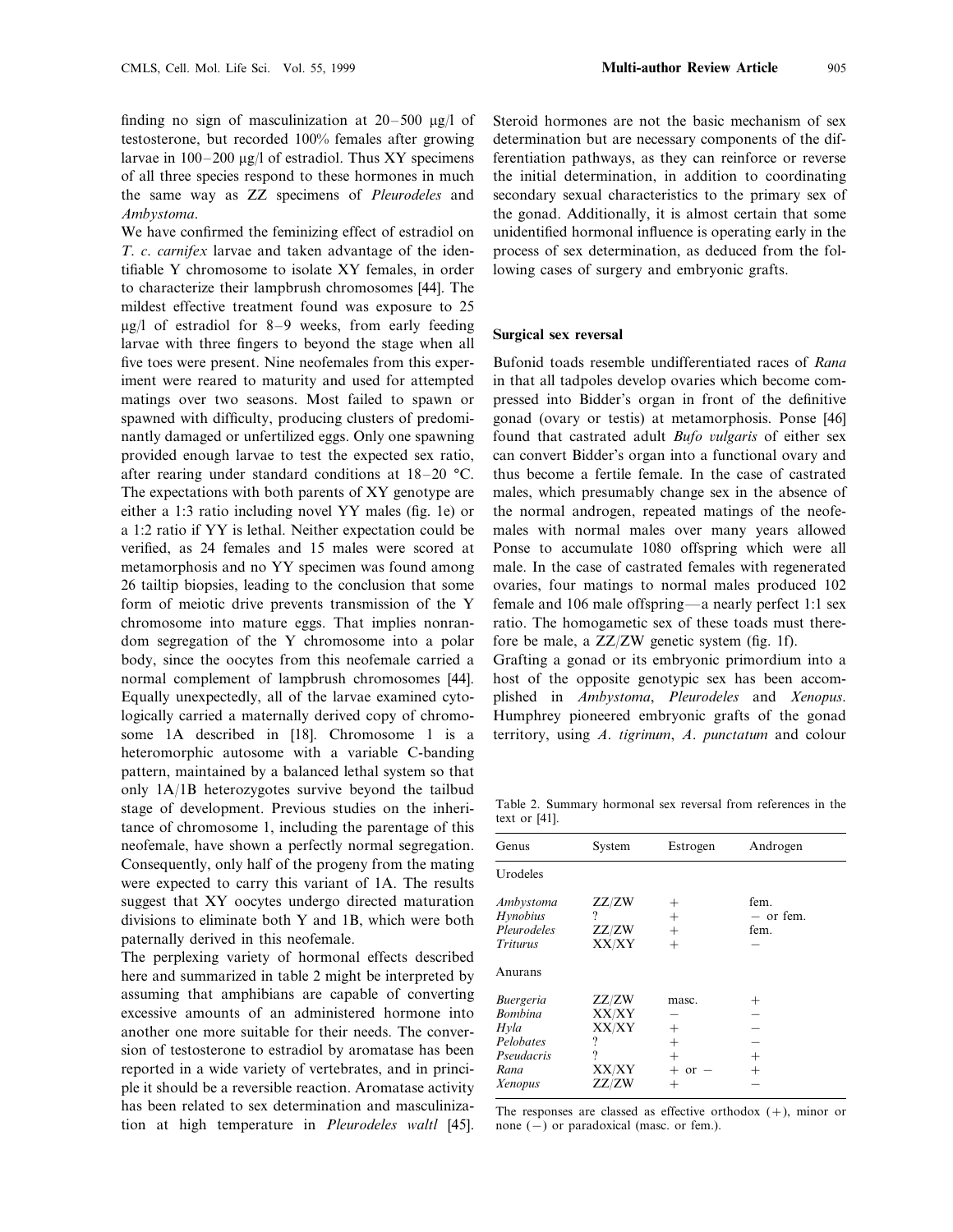mutants of *A*. *mexicanum*. He found that a male gonad, whether host or graft, was usually dominant in determining the sex of the chimaera (except when grafting between species with different rates of development) and so presumably released an androgen. The best example is of an *A*. *tigrinum* flank region, including the gonad primordium, grafted orthotopically on to the flank of a white axolotl embryo which developed into a fertile male [47]. When mated to normal white females, however, this specimen sired white offspring with a sex ratio of 77 females to 26 males—a 3:1 ratio indicating the operated specimen was a ZW genetic female (fig. 1d). Humphrey [48] isolated WW females from these offspring as those which produced all-female progeny when mated to normal males, and eventually showed that WW specimens could also be masculinized by virtually the same grafting procedure. His tests using unmarked grafts suggested that *A*. *tigrinum* also employs a ZZ/ZW genetic system of sex determination.

Humphrey [49] later employed very small flank grafts which contained primordial germ cells but not enough gonad mesoderm to cause sex reversal of the host embryo. He retrospectively selected cases involving dark male donors and white female recipient axolotls, and recorded four white females which produced some dark offspring when mated with normal white males. These exceptional offspring, which must have been derived from the grafted germ cells, all proved to be male (fig. 1f). This experiment thus confirmed that male axolotls are the homogametic sex and demonstrated that ZZ germ cells can differentiate into mature oocytes and fertile eggs. Collenot [50] employed the same grafting technique on *Pleurodeles waltl* embryos, using triploid hosts whose own gametes rarely result in viable descendants. He obtained masculinized ZW germ cells, as determined by an enhanced proportion of female offspring including one proven WW female specimen (fig. 1d). Further grafts using all-male spawnings from ZZ neofemales and all-female spawnings from WW females are described by Collenot et al. [51, 52]. A grafted testis primordium or differentiated testis regularly inhibited the host's ovarian development and occasionally converted part of the host gonad into a testis. The difference between these results and the effect of testosterone treatment is a strong argument for the action of another testicular hormone, perhaps equivalent to the mammalian antimullerian hormone.

Mikamo and Witschi [53] implanted a testis from a recently metamorphosed *Xenopus laevis* into 3-week-old tadpoles of the same species. Successful grafts were removed about 1 year after metamorphosis to allow the host gonads to mature. Sex-reversed neomales were identified by two breeding tests. They produced offspring with a 3:1 sex ratio of females to males when mated to normal ZW females (fig. 1d) and 1:1 ratios when mated to ZZ neofemales (obtained previously by estradiol treatment). The former breeding test produced WW specimens which became fertile females or, in one case, a WW neomale which had been masculinized by the same grafting procedure [54].

# **General implications**

*Ambystoma*, *Pleurodeles* and *Xenopus* show a remarkable conformity in their genetic control of sex determination. All possess a ZZ/ZW switch mechanism, and all possible combinations of the sex chromosomes ZZ, ZW and WW are viable. After experimental sex reversal, germ cells of any of these genetic constitutions seem capable of forming either eggs or sperm. The common underlying feature here is probably that there is very little difference between Z and W chromosomes in these species, although the short heteromorphic segment detected in axolotls [55] and *Pleurodeles* [12] suggests that the difference is more than a single switch gene. No equivalent generalization can be applied to amphibians which possess XX/XY chromosomes, simply for lack of evidence. It probably applies to *Hyla japonica* where fertile XY females and YY males have been recorded [4] and to *Rana rugosa* where XX females are present in some populations and ZW females in others [56]. It could apply generally to Ranid frogs where sex chromosomes have rarely been distinguished, except in the hybrid *R*. *esculenta* where males are XY [57] and *R*. *tigrina* where females are reported to be ZW [58]. Although XX neomales have been demonstrated in several other *Rana* species, the unpredictability of sexual differentiation makes them unreliable material for further tests. A more substantial genetic disparity between the sexes would be expected in those amphibians with easily visible differences between the sex chromosomes. *Triturus* species, however, mostly show only a small difference of heterochromatin, and even that is not visible in *T*. *helveticus* [40]. Since *T*. *helveticus* and *T*. *alpestris* can be feminized by estradiol but no fertile adults resulted from the treatment, the only available information comes from sex reversal of *T*. *cristatus*. That led to the surprising results reported here: XX neomales are sterile, and XY neofemales seem incapable of transmitting the Y chromosome to their progeny. So even breeding tests have limitations.

Despite the accumulated examples of genetic sex determination in amphibians, there is little direct information about how it operates. The W chromosome certainly has a feminizing influence and appears to be dominant, as shown by triploid ZZW females [12], but ZZ gonad grafts can masculinize a ZW host [47, 53]. One laboratory strain of *Pleurodeles waltl* has an inherited tendency to produce partially or completely femi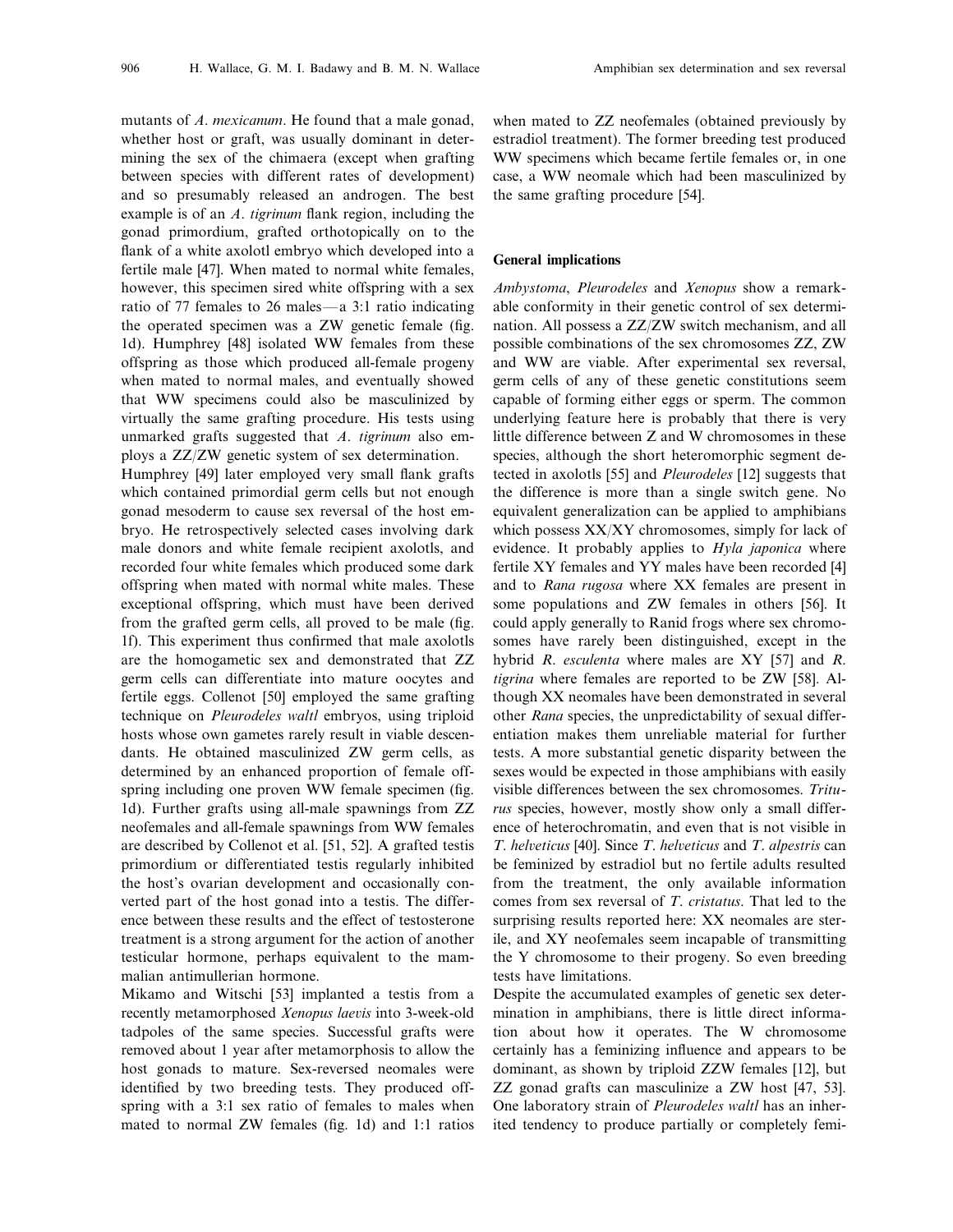nized ZZ specimens [59]. Extensive breeding tests on the neofemales and intersexes of this strain show that roughly 50% or 25% of their ZZ progeny are feminized to some exent, but outcrossing to another stock results in 100% male progeny. These data suggest that the strain must carry at least two unlinked recessive alleles affecting sex determination. One of them might be a defective version of the initial gene in the masculinization pathway, but their linkage to a Z chromosome or an autosome has not yet been established. The alternative pathways of female and male differentiation are much the same in all vertebrates, however, including the secretion of steroid hormones which act early enough to allow experimental sex reversal in many of the cases reviewed here. The pathways have been traced in most detail in mammals [60–62], to provide the following salient features. Male differentiation depends on expression of the *Sry* gene in prospective Sertoli cells of the gonad. The Sertoli cells probably direct the differentiation of other gonad cells, so that their secretion of an antimullerian hormone is followed by androgen production in Leydig cells. The testis can develop in the absence of germ cells, but fertility obviously requires them and the expression of autosomal and Y-linked fertility factors in the germ cells themselves [63, 64]. Female differentiation normally occurs in the absence of Sry and requires both the expression of an autosomal or X-linked gene such as *Dax*-1 and the presence of germ cells prior to the estrogen production by the thecal cells of the ovarian follicle. The early expression of *Sox*-9 in testicular development of both XY mammals and ZZ birds [65] indicates that this scheme probably applies generally to vertebrates, apart from the initial genetic switch and the Y-linked fertility factors. The conversion of testosterone to estradiol by aromatase is also characteristic of vertebrates generally, and a temperature-dependent aromatase synthesis apparently accounts for the masculinization of *Pleurodeles waltl* at high temperature [66]. Secondary sexual characterisics are largely dependent on steroid hormones in vertebrates and may show even wider genetic conservation [67, 68].

Hillis and Green [3] have accumulated impressive evidence that the basic pattern of genetic sex determination (GSD) in amphibians involves ZW sex chromosomes. At least seven groups of amphibians have subsequently evolved an XY system, and one has probably reverted to a ZW system. Another likely case of evolution from XY to ZW in *Rana rugosa* has been discovered more recently [56]. Such flexibility of the genetic switches surely implies that they are imposed on a uniform mechanism of sexual differentiation. We envisage the Z chromosome as the carrier of a recessive male determinant (or testis determining factor, TDF) which could be an inactive mutation of the corresponding W-linked gene needed for female differentiation. A novel recessive TDF would impose a ZZ/ZW form of GSD with a stable sex ratio on a population which previously employed temperature sex determination (TSD) and hence a fluctuating sex ratio, like that found in several groups of reptiles [13, 69]. Any subsequent mutation that created a dominant male determinant such as Sry would override the existing ZW form of GSD, and eventually supplant it as a typical XY system but only when the Z chromosome had been lost from the population. Hillis and Green [3] advocated an equivalent scheme where the W chromosome carries a TDF suppressor which is absent from the Z chromosome. They pointed out that the sex ratio is inherently unstable for the period when both W and Y chromosomes coexist in the population, but argued that the most probable outcome would be fixation of male heterogamety (XX/XY) on a neoautosomal ZZ background. There are hidden assumptions in both schemes, particularly that the recessive and dominant forms of TDF are carried on different chromosomes and that neither of them is linked to any recessive lethal factor. The balanced lethal system carried by chromosome 1 of *T*. *cristatus* has previously been interpreted as a relic of its former status as a sex chromosome [18, 44]. Consequently, the evolution of an XY form of GSD in this group of newts has apparently reached fixation on a neoautosomal ZW background.

*Acknowledgements*. We are grateful for the support of the Leverhulme Trust. G. B. wishes to thank the Ministry of Higher Education, ARE, for their support and bursary.

- 1 Schmid M., Nanda I., Steinlein C., Kausch K., Epplen J. T. and Haaf T. (1991) Sex-determining mechanisms and sex chromosomes in amphibia. In: Amphibian Cytogenetics and Evolution, pp. 393–430, Green D. M. and Sessions S. K. (eds), Academic Press, New York
- 2 Elinson R. P. (1983) Inheritance and expression of a sexlinked enzyme in the frog, *Rana clamitans*. Biochem. Genet. **21:** 435–442
- 3 Hillis D. M. and Green D. M. (1990) Evolutionary changes of heterogametic sex in the phylogenetic history of amphibians. J. Evol. Biol. **3:** 49–64
- 4 Kawamura T. and Nishioka M. (1977) Aspects of the reproductive biology of Japanese anurans. In: The Reproductive Biology of Amphibians, pp. 103–139, Taylor D. H. and Guttman S. I. (eds), Plenum Press, New York
- 5 Richards C. M. and Nace G. W. (1978) Cytogenetic and hormonal sex reversal used in tests of the XX-XY hypothesis of sex determination in *Rana pipiens*. Growth **42:** 319–331
- 6 Crew F. A. E. (1921) Sex reversal in frogs and toads. J. Genet. **11:** 141–181
- 7 Witschi E. (1929) Studies on sex differentiation and sex determination in amphibians III. Rudimentary hermaphroditism and Y chromosome in *Rana temporaria*. J. Exp. Zool. **54:** 157–223
- 8 Berger L. (1977) Systematics and hybridization in the *Rana esculenta complex*. In: The Reproductive Biology of Amphibians, pp. 367–388, Taylor D. H. and Guttman S. I. (eds), Plenum Press, New York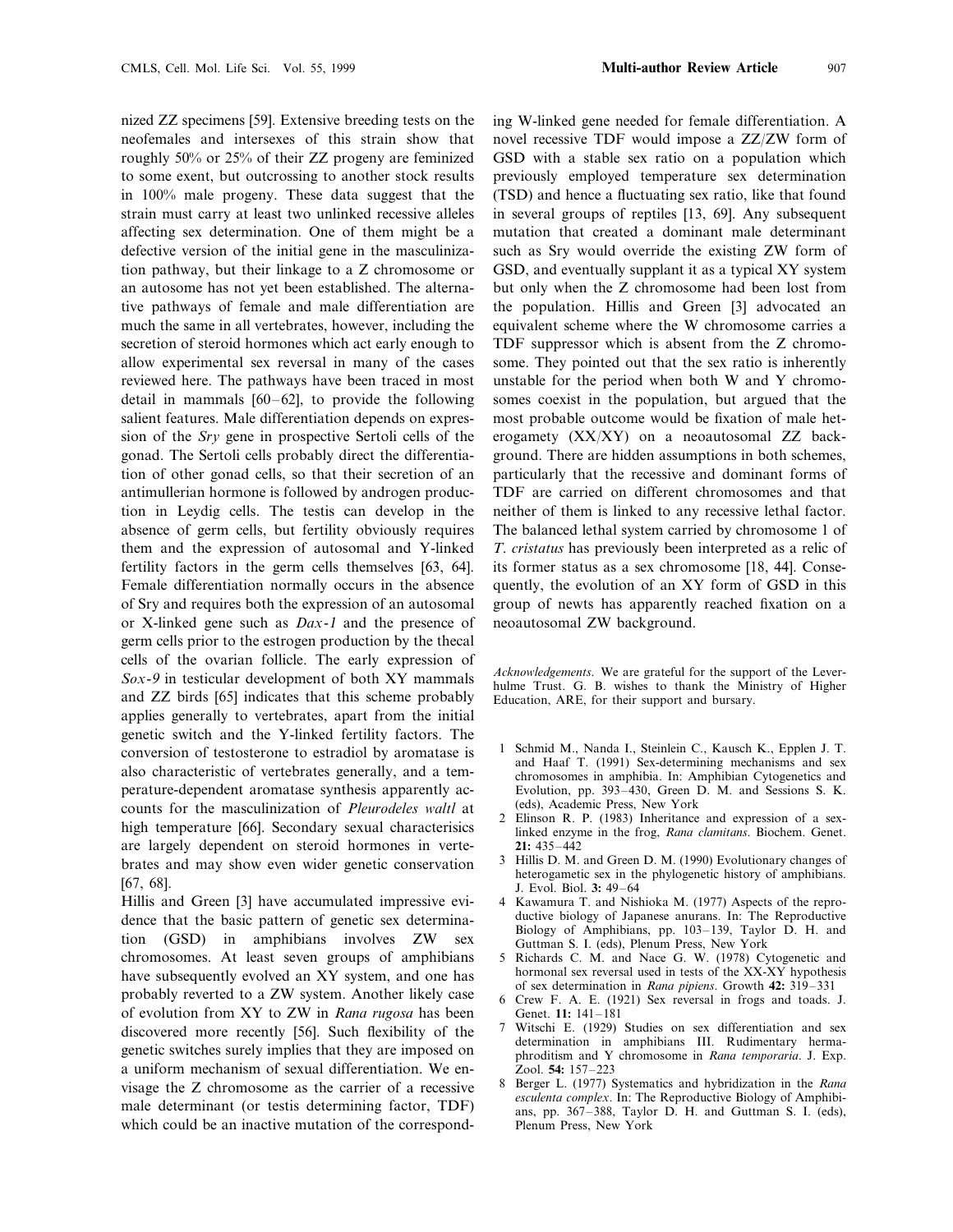- 9 Dournon C. and Houillon C. (1984) Démonstration génétique de l'inversion fonctionelle du phénotype sexuel femelle sous l'action de la température d'élevage. Reprod. Nutr. Dévelop. **24:** 361–378
- 10 Dournon C. and Houillon C. (1985) Thermosensibilité de la différentiation sexuelle chez l'amphibien urodèle, *Pleurodeles waltlii* Michah. Conditions pour obtenir l'inversion du phénotype de toutes les femelles génétiques sous l'action de la température d'élevage. Reprod. Nutr. Dévelop. 25: 671–688
- 11 Dournon C., Guillet F., Boucher D. and Lacroix J. C. (1984) Cytogenetic and genetic evidence of male sexual inversion by heat treatment in the newt *Pleurodeles poireti*. Chromosoma **90:** 261–264
- 12 Lacroix J. C., Azzouz R., Simon F., Bellini M., Charlemagne J. and Dournon C. (1990) Lampbrush W and Z heterochromosome characterization with a monoclonal antibody and heat-induced chromosomal markers in the newt *Pleurodeles waltl*: W chromosome plays a role in female sex determination. Chromosoma **99:** 307–314
- 13 Dournon C., Houillon C. and Pieau C. (1990) Temperature sex-reversal in amphibians and reptiles. Int. J. Dev. Biol. **34:** 81–92
- 14 Witschi E. (1929) Studies on sex differentiation and sex determination in amphibians II. Sex reversal in female tadpoles of *Rana sylvatica* following application of high temperature. J. Exp. Zool. **52:** 267–291
- 15 Piquet J. (1930) Détermination du sexe chez les batraciens en fonction de la température. Rev. Suisse Zool. 37: 173-281
- 16 Uchida T. (1937) Studies on the sexuality of amphibia III. Sex-transformation in *Hynobius retardus* by the function of high temperature. J. Fac. Sci. Hokkaido Imp. Univ. **6:** 59–71
- 17 Sims S. H., Macgregor H. C., Pellat P. S. and Horner H. A. (1984) Chromosome 1 in crested and marbled newts (*Triturus*): an extraordinary case of heteromorphism and independent chromosome evolution. Chromosoma **89:** 169–185
- Wallace H. (1987) Abortive development in the crested newt *Triturus cristatus*. Development **100:** 65–72
- 19 Wallace H. (1984) Chromosome 1 and sex determination of crested newts. Caryologia **37:** 3–8
- 20 Callan H. G. (1986) Lampbrush Chromosomes, Springer, Berlin
- 21 Gallien L. (1974) Intersexuality. In: Physiology of the Amphibia, vol. 2, pp. 523–549, Lofts B. (ed.), Academic Press, New York
- 22 Chang C. Y. (1955) Hormonal influences on sex differentiation in the toad, *Bufo americanus*. Anat. Rec. **123:** 467–486
- 23 Chang C. Y. and Witschi E. (1955) Breeding sex-reversed males of *Xenopus laevis* Daudin. Proc. Soc. Exp. Biol. Med. **89:** 150–152
- 24 Chang C. Y. and Witschi E. (1956) Genic control and hormonal reversal of sex differentiation in *Xenopus*. Proc. Soc. Exp. Biol. Med. **93:** 140–144
- 25 Gallien L. (1956) Inversion expérimentale du sexe chez un anoure inférieur *Xenopus laevis* Daudin. Analyse des conséquences génétiques. Bull. Biol. Fr. Belg. 90: 163-183
- 26 Gallien L. (1954) Inversion expérimentale du sexe sous l'action des hormones sexuelles chez le triton, *Pleurodeles Waltlii* Michah. Analyse des conséquences génétiques. Bull. Biol Fr. Belg. **88:** 1–51
- 27 Lacroix J. C. (1970) Mise en évidence sur les chromosomes en écouvillon de *Pleurodeles poireti* Gervais, Amphibien Urodèle, d'une structure liée au sexe, identifiant le bivalent sexuel et marquant le chromosome W. C. R. Acad. Sci. Ser. D **271:** 102–104
- 28 Foote C. L. (1941) Modification of sex development in the marbled salamander by administration of synthetic sex hormones. J. Exp. Zool. **86:** 291–319
- 29 Mintz B. (1947) Effects of testosterone proprionate on sex development in female *Ambystoma* larvae. Phys. Zool. **20:** 355–373
- 30 Bruner J. A. and Witschi E. (1954) Pluripotentiality of the mesonephric blastema and the mechanism of feminisation of male salamanders by androgenic hormones. Anat. Rec. **120:** 99–118
- 31 Armstrong J. B and Duhon S. T. (1989) Induced spawnings, artificial insemination and other genetic manipulations. In: Developmental Biology of the Axolotl, pp. 228–235, Armstrong J. B. and Malacinski G. M. (eds), Oxford University Press, Oxford
- 32 Witschi E., Foote C. L. and Chang C. Y. (1958) Modification of sex differentiation by steroid hormones in a tree frog, *Pseudoacris nigrita triseriata* Wied. Proc. Soc. Exp. Biol. Med. **97:** 196–197
- 33 Puckett W. O. (1939) Some reactions of the gonads of *Rana catesbiana* tadpoles to injections of mammalian hormonal substances. J. Exp. Zool. **81:** 43–65
- 34 Puckett W. O. (1940) Some effects of crystalline sex hormones on the differentiation of the gonads of an undifferentiated race of *Rana catesbiana* tadpoles. J. Exp. Zool. **84:** 39–51
- 35 Chieffi G., Iela L. and Rastogi R. K. (1974) Effect of cyproterone, cyproterone acetate and ICI 46,474 on gonad sex differentiation in *Rana esculenta*. Gen. Comp. Endocrinol. **22:** 532–535
- 36 Rastogi R. K. and Chieffi G. (1975) The effects of antiandrogens and antiestrogens in non-mammalian vertebrates. Gen. Comp. Endocrinol. **26:** 79–91
- 37 Foote C. L. and Witschi E. (1939) Effect of sex hormones on the gonads of frog larvae (*Rana clamitans*): sex inversion of females; stability in males. Anat. Rec. **75:** 75–83
- 38 Ohta S. (1987) Sex determining mechanism in *Buergeria buergeri* (Schlegel) II. The effects of sex hormones on the differentiation of gonads and the offspring of sex-reversed females. Sci. Rep. Lab. Amphibian Biol., Hiroshima Univ. **9:** 213–238
- 39 Schmid M., Ohta S., Steinlein C. and Guttenbach M. (1993) Chromosome banding in amphibia XIX. Primitive ZW/ZZ sex chromosomes in *Buergeria buergeri* (Anura, Rhacophoridae). Cytogenet. Cell Genet. **62:** 238–246
- 40 Schmid M., Olert J. and Klett C. (1979) Chromosome banding in amphibia III. Sex chromosomes in *Triturus*. Chromosoma **71:** 29–55
- 41 Collenot A. (1965) Recherches comparatives sur l'inversion sexuelle par les hormones stéroïdes chez les amphibiens. Mém. Soc. Zool. France **33:** 1–141
- 42 Pisano A. (1951) Gonadi e rene nelle larve di *Triton cristatus* trattate con testosterone. Riv. Biol. **43:** 215–226
- 43 Chieffi G. (1962) Azione degli ormoni sessuali sul differiamento dei sessi di *Triton cristatus carnifex*. Acta Embryol. Morph. Exper. **1962:** 125–126
- Wallace H., Wallace B. M. N. and Badawy G. M. I. (1997) Lampbrush chromosomes and chiasmata of sex-reversed crested newts. Chromosoma **106:** 526–533
- 45 Chardard D., Desvages G., Pieau C. and Dournon C. (1995) Aromatase-activity in larval gonads of *Pleurodeles waltl* (Urodele, Amphibia) during normal sex differentiation and during sex reversal by thermal-treatment effect. Gen. Comp. Endocrinol. **99:** 100–107
- 46 Ponse K. (1941) La proportion sexuelle dans la descendance issue des oeufs produits par l'organe de Bidder des crapauds femelles. Rev. Suisse. Zool. **48:** 541–544
- 47 Humphrey R. R. (1945) Sex determination in Ambystomid salamanders. A study of the progeny of females experimentally converted into males. Am. J. Anat. **76:** 33–66
- 48 Humphrey R. R. (1948) Reversal of sex in females of genotype WW in the axolotl (*Siredon* or *Amblystoma mexicanum*) and its bearing upon the role of the Z chromosome in the development of the testis. J. Exp. Zool. **109:** 171–185
- 49 Humphrey R. R. (1957) Male homogamety in the mexican axolotl: a study of the progeny obtained when germ cells of a genetic male are incorporated in a developing ovary. J. Exp. Zool. **134:** 91–101
- 50 Collenot A. (1973) Obtention, par la méthode des greffes de gonades embryonnaires, d'une femelle à descendance unisexuee femelle chez le triton *Pleurodeles waltlii*. Experientia **29:** 885–887
- 51 Collenot A., Gounon P. and Collenot G. (1977) Aspects récents de l'étude de la différentiation sexuelle des amphibi-